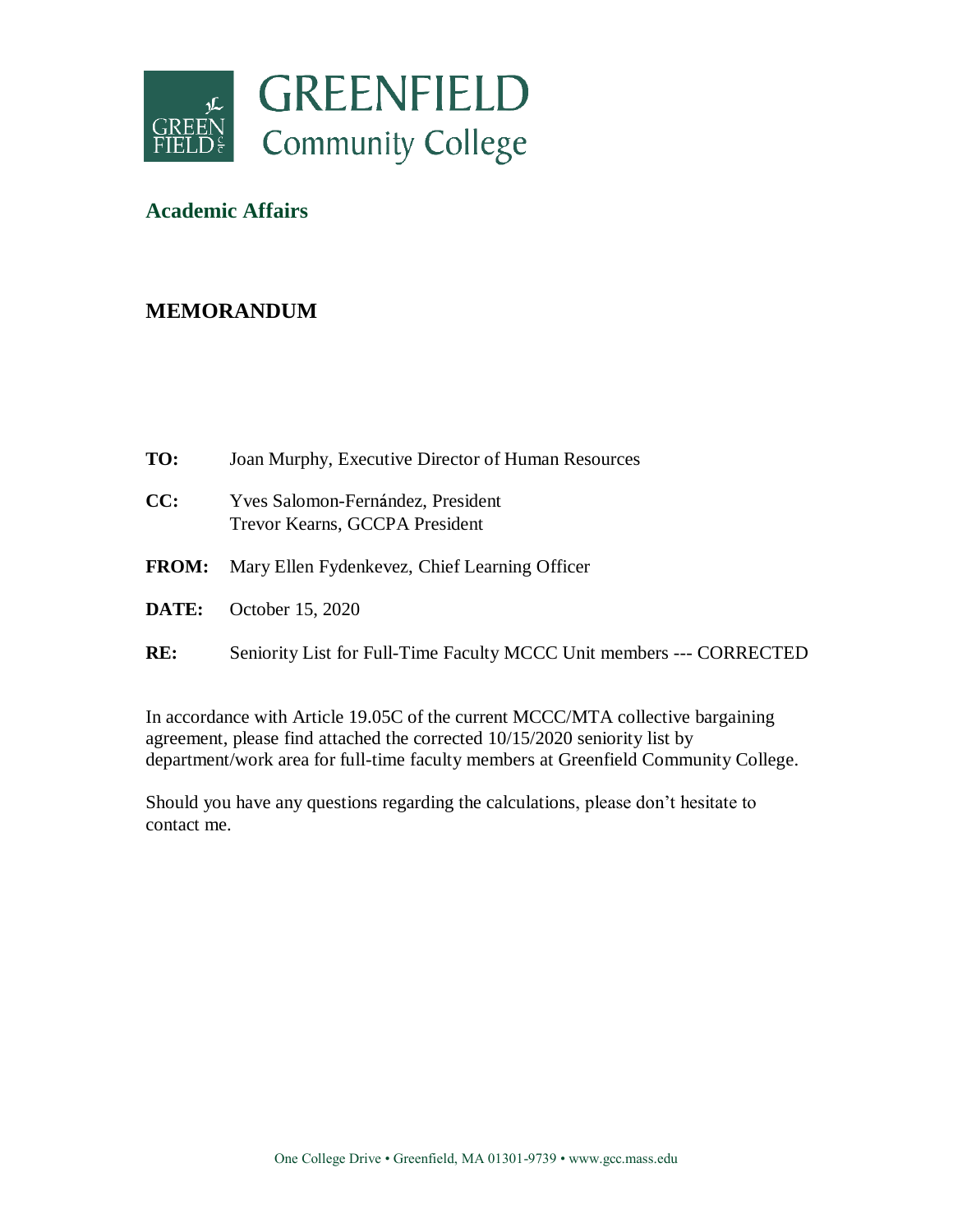## Greenfield Community College<br>Full-Time Faculty Unit Member Seniority List by Department<br>Calculated from 10/15/2020 --- CORRECTED

| Art                                        |  |
|--------------------------------------------|--|
|                                            |  |
|                                            |  |
|                                            |  |
|                                            |  |
| <b>Business and Information Technology</b> |  |
|                                            |  |
|                                            |  |
|                                            |  |
|                                            |  |
| <b>Emergency Medical Services</b>          |  |
|                                            |  |
| English                                    |  |
|                                            |  |
|                                            |  |
|                                            |  |
|                                            |  |
|                                            |  |
|                                            |  |
| <b>History</b>                             |  |
|                                            |  |
| <b>Human Services</b>                      |  |
|                                            |  |
|                                            |  |
| Mathematics                                |  |
|                                            |  |
|                                            |  |
|                                            |  |
|                                            |  |
| Music                                      |  |
|                                            |  |
| <b>Nursing - ADN</b>                       |  |
|                                            |  |
|                                            |  |
|                                            |  |
|                                            |  |
|                                            |  |
|                                            |  |